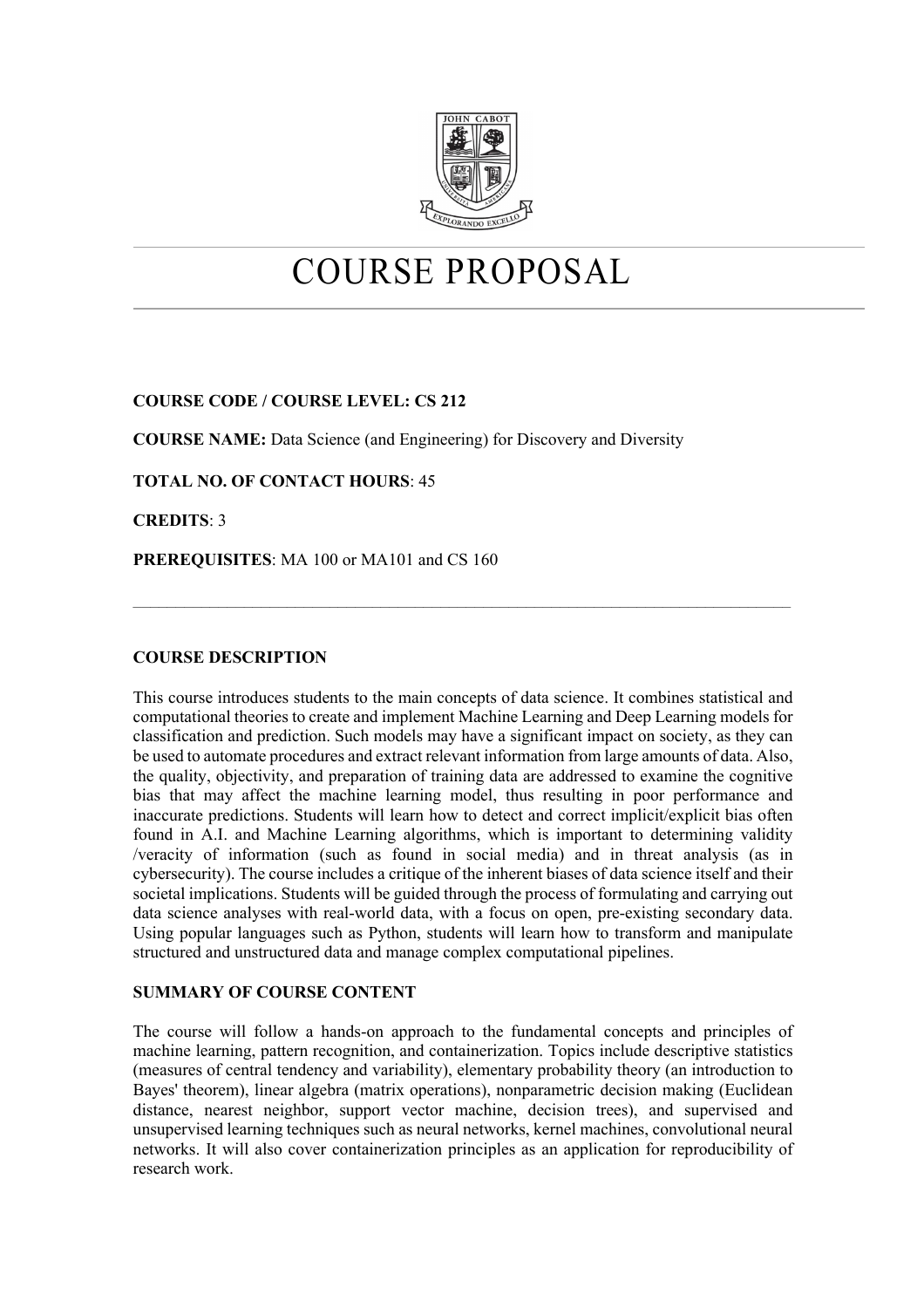Students will be required to work in teams on a final project that focuses on open, pre-existing secondary data. They will be exposed to their own individually selected data-rich societal problem, sharing the selected problem with their peers as a final presentation at the end of the course. Consequently, expanding the knowledge of each student in this course.

# **Required course materials/study visits and expected expenditure for the students**

• A laptop computer is required for this course.

# **LEARNING OUTCOMES**

Upon successful completion of the course, students will be able to:

- 1. perform literature review of data science papers by giving a presentation;
- 2. finding decision boundaries that minimize the error for classification task;
- 3. list some data representation and transformation techniques to interpret results;
- 4. integrate perspectives from computational data by training an algorithm with different learning rules;
- 5. train a neural network model to solve a classification problem;
- 6. interpret performance metrics of classifier systems;
- 7. create and execute docker-files to build containers and images;
- 8. create a virtual environment for reproducibility and replicability.

# **TEXTBOOKS**

- 1. Gose, Earl, Richard Johnsonbaugh, and Steve Jost. *Pattern Recognition and Image Analysis*. Upper Saddle River, NJ: Prentice Hall PTR, 1996.
- 2. Ian Goodfellow, Yoshua Bengio, and Aaron Courville. *Deep Learning*. The MIT Press, 2016. ISBN: 0262035618.
- 3. Aurélien Géron. *Hands-On Machine Learning with Scikit-Learn and TensorFlow: Concepts, Tools, and Techniques to Build Intelligent Systems*. ISBN: 1491962291.

# **GRADING POLICY**

### **Assessment methods:**

Your grade for the course will be based on the following percentages:

- 15% 4 homework assignments on concepts and reporting coding debugging and interpretation of results.
- 20% 5 quizzes on key concepts of the material covered during the week
- 20% 1 Midterm Exam: Basic concepts of data science as a field.
- 
- 5% Attendance<br>40% Final Projec **Final Project**

10% Selecting final project:

- o students will choose a problem from available datasets and real-world challenge.
- o provide a report addressing scientific questions related to the selected problem.
- 10% Presentation of the final project.
- 10% Functional code summited on GitHub.
- 10% Final report.

### **Assessment criteria:**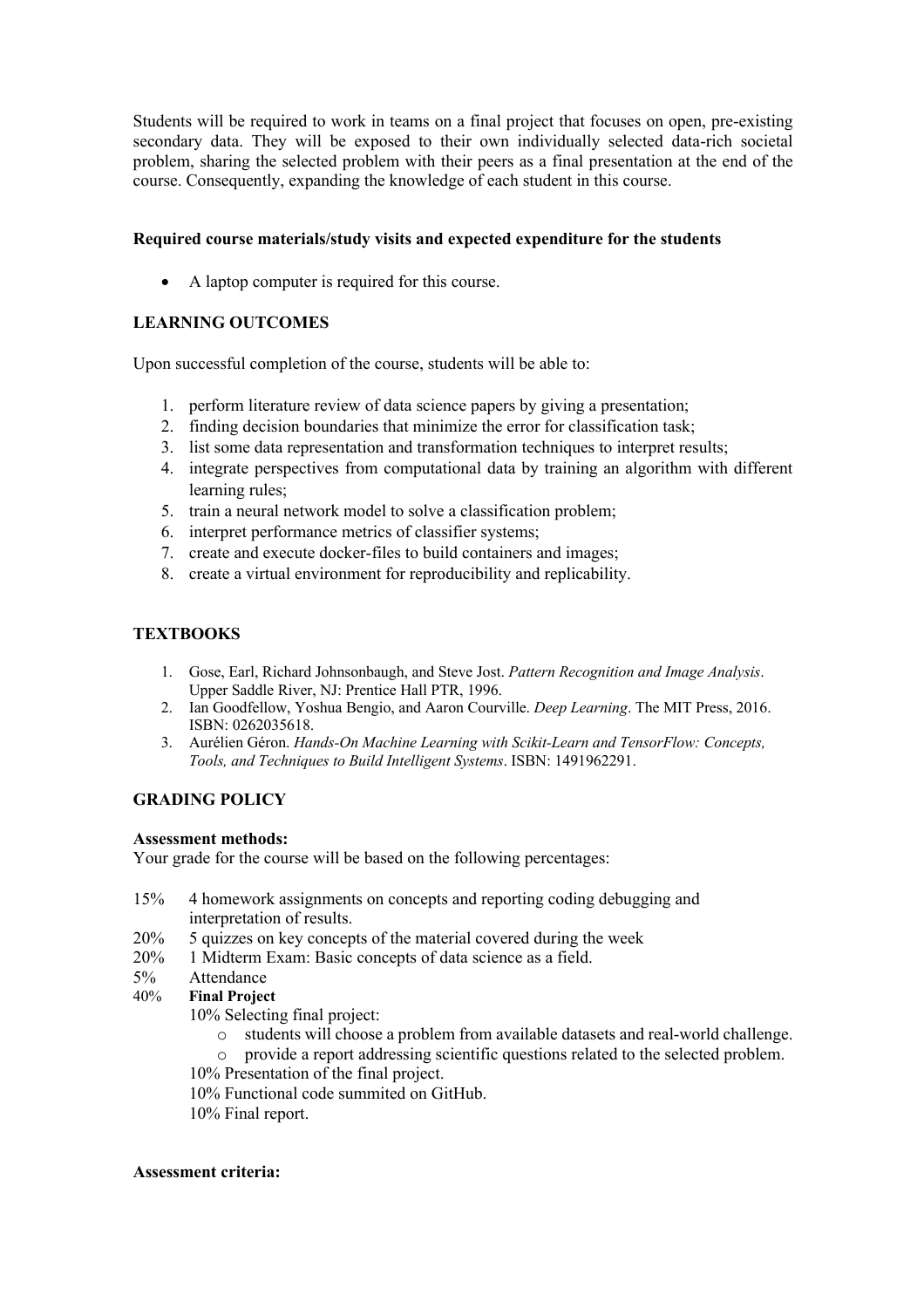*Grade A characteristics:*

Work of this quality directly addresses the question or problem raised and provides a coherent argument displaying an extensive knowledge of relevant information or content. This type of work demonstrates the ability to critically evaluate concepts and theory and has an element of novelty and originality. There is clear evidence of a significant amount of reading beyond that required for the course

### *Grade B characteristics:*

This is highly competent level of performance and directly addresses the question or problem raised. There is a demonstration of some ability to critically evaluate theory and concepts and relate them to practice. Discussions reflect the student's own arguments and are not simply a repetition of standard lecture and reference material. The work does not suffer from any major errors or omissions and provides evidence of reading beyond the required assignments

### *Grade C characteristics:*

This is an acceptable level of performance and provides answers that are clear but limited, reflecting the information offered in the lectures and reference readings.

### *Grade D characteristics:*

This level of performances demonstrates that the student lacks a coherent grasp of the material. Important information is omitted and irrelevant points included. In effect, the student has barely done enough to persuade the instructor that s/he should not fail. *Grade F characteristics:*

This work fails to show any knowledge or understanding of the issues raised in the question. Most of the material in the answer is irrelevant.

### **Grade scale**

|  | $A = 94-100\%$  |  | $B = 84-86%$     | $C_{\tau}$   | $\mathbf{r} = \mathbf{r}$ | 70-73%      |
|--|-----------------|--|------------------|--------------|---------------------------|-------------|
|  | $A = 90-93\%$   |  | $B - = 80-83\%$  | $D+ =$       |                           | 67-69%      |
|  | $B^+ = 87-89\%$ |  | $C_{+}$ = 77-79% | $\mathbf{D}$ | $=$                       | $60 - 66\%$ |
|  |                 |  | $C = 74-76%$     | $F =$        | $\alpha = 1$              | $0-59\%$    |

### **ATTENDANCE REQUIREMENTS:**

Class meetings will be held synchronously during the scheduled class. Attendance is essential for doing well in this class. Students who miss too many classes will do poorly or fail the course. Students are responsible for all information and materials given in class whether they were present or not. Being absent from a class does not excuse you from any assignments or exams that may occur the following class. You need to notify your instructor through email before class if you cannot come to class for any reason. Excused absences include documented illness, deaths in the immediate family and other documented emergencies, call to active military duty or jury duty, and official university activities. These absences will be accommodated in a way that does not arbitrarily penalize students who have a valid excuse.

### **Examination policy**

**Make-up tests** will be allowed only in extraordinary circumstances with an excused absence. If you cannot take the test at the scheduled time, you must notify me through email before the test. You will be required to bring proper documentation such as a note from a doctor, coach, or counselor; an obituary or program from a funeral service, etc., to take the make-up test. All makeup tests must be completed within a week of the date of the test.

**No test retakes** are allowed in this course. Every student is allowed to take each test only once. After you submit the test, you cannot retake it.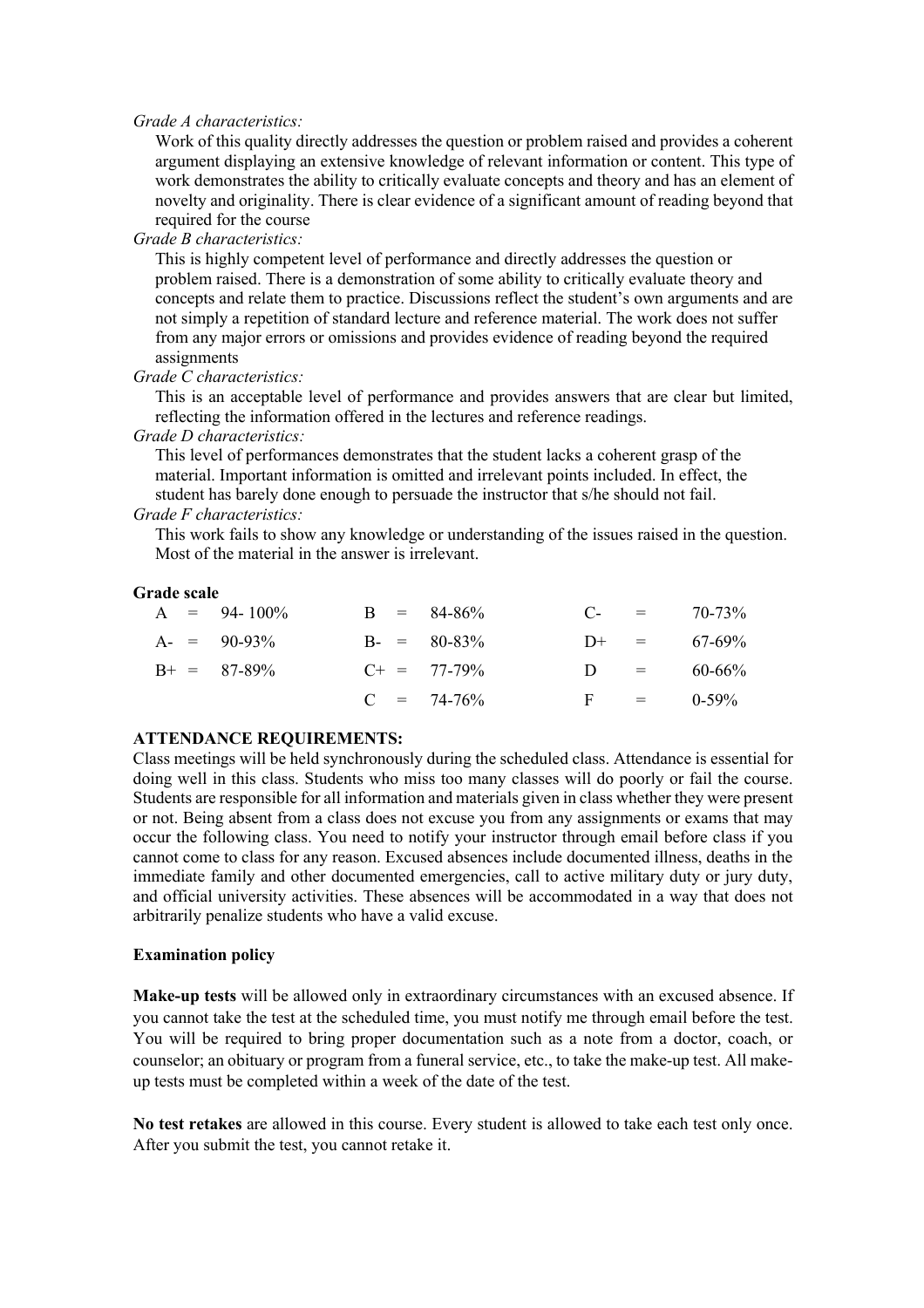The **Final Examination** will be given during the final week. The Final Exam is project-based, which is 30% out of the entire course's grade.

Doing **homework** is extremely important for your success in this course.

The **quizzes** will be due in your online Portal each week on Monday. Quizzes are made of questions from the homework of the previous week. For this type of assignment (Quiz), you submit the entire quiz before you can see which problems you missed and which ones you did correctly. FOUR attempts will be allowed for each quiz. You do not have to take all four attempts. Your best quiz attempt will be used for the final score of the quiz. You can solve problems on the quiz in any order you like. Each quiz is time restricted. Once the quiz is opened, you will have ONE hour to complete it. The remaining time will be displayed in the upper right corner. You must finish each quiz before the due date. You will not be able to work on the quiz after the due date unless you request an extension (See Late Work Policy below). All quizzes (except six quizzes that are due on the day of the test) must be completed by 11:59 pm on Monday. See Pacing Guide. The six quizzes that are due on the day of the test are exceptions. They must be completed by 8:00 am on the day of the test.

It is the **student's responsibility** to keep up with class assignments. Don't procrastinate! Don't wait until the last minute! Within a period of 7 days of the due date, students can request and receive ONE automatic extension of 3 days per assignment. Late assignments will be accepted with a 10% penalty on the points earned after the due date and will not be accepted more than 7 days late unless prior agreement has been made with the instructor for an alternate due date. If the due date of an assignment is changed, it will be announced via email.

# **ACADEMIC HONESTY**

As stated in the university catalog, any student who commits an act of academic dishonesty will receive a failing grade on the work in which the dishonesty occurred. In addition, acts of academic dishonesty, irrespective of the weight of the assignment, may result in the student receiving a failing grade in the course. Instances of academic dishonesty will be reported to the Dean of Academic Affairs. A student who is reported twice for academic dishonesty is subject to summary dismissal from the University. In such a case, the Academic Council will then make a recommendation to the President, who will make the final decision

# **STUDENTS WITH LEARNING OR OTHER DISABILITIES**

John Cabot University does not discriminate on the basis of disability or handicap. Students with approved accommodations must inform their professors at the beginning of the term. Please see the website for the complete policy.

# **SCHEDULE**

**Week 1**

Module 1 Intro to Data Science and tools

- Introduction to Python and its main packages for data science.
- Git & GitHub Intro
- Quiz #1, Homework #1

 **Expected Outcome**: This module will provide the main concept of programming and python packages used for data science.

# **Week 2**

Module 2 Matrix Computation and Intro to Statistics and Probability

• Concepts of matrices and their fundamental operations.